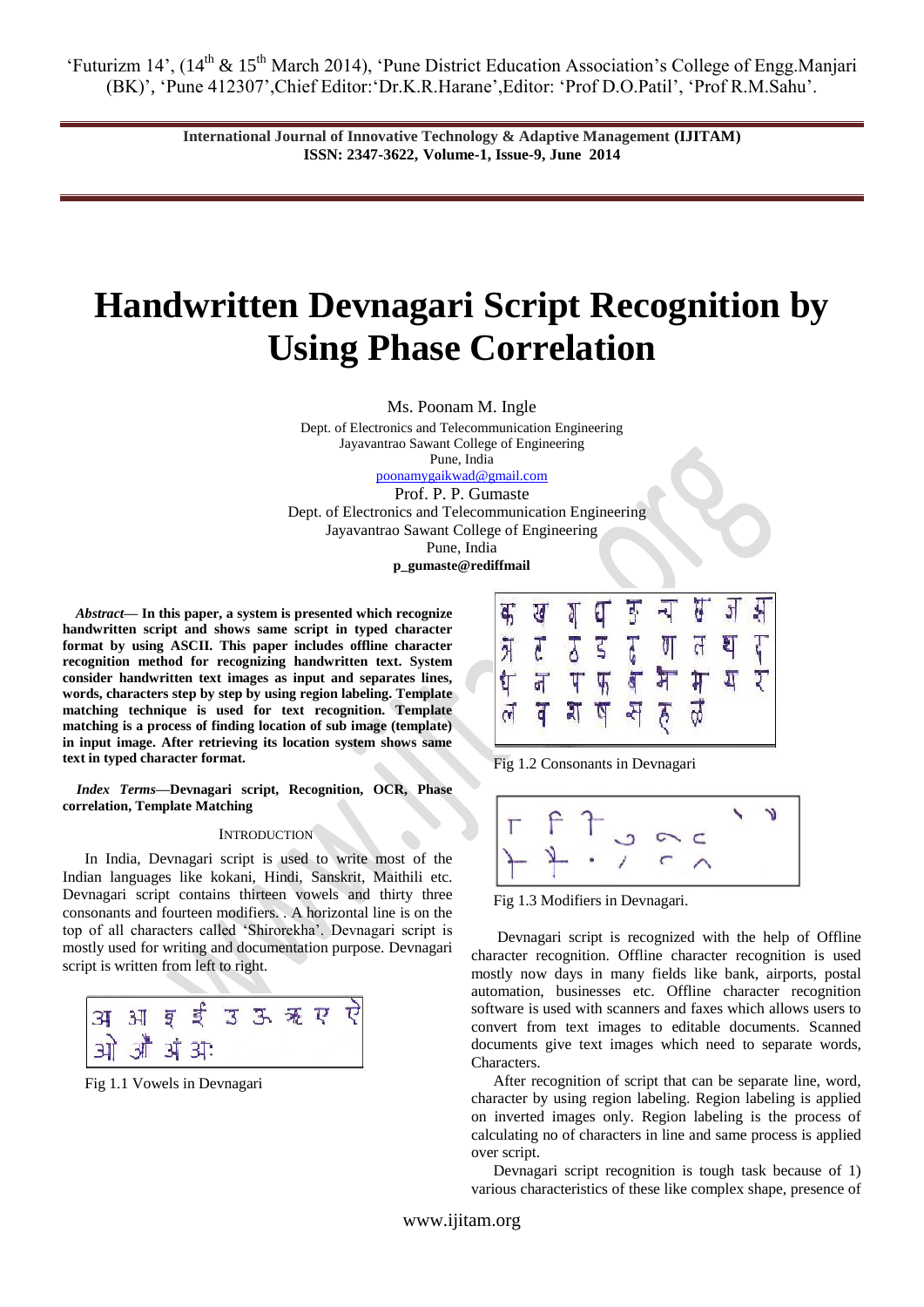> **International Journal of Innovative Technology & Adaptive Management (IJITAM) ISSN: 2347-3622, Volume-1, Issue-9, June 2014**

modifiers, presence of compound character and similarity between some characters. 2) Different people have different styles of writing so it increases complexity while recognition. We have developed handwritten word image databases for Marathi language for the present study as there are no such database was available.

#### OFFLINE CHARACTER RECOGNITION

Handwritten Character Recognition can be done mostly by two ways first one is online character recognition and second one is Offline character recognition. This classification can be done in the basis of text is machine printed or handwritten.

Documents are in the form of papers which the human can read and understand but it is not possible for the computer to understand this document directly. In order to convert this document in computer readable form, OCR is developed.

Offline Character Recognition is the process of automatic recognition of characters in optically scanned and digitized text pages. OCR is mostly used in pattern recognition with various practical application potentials and Image processing. OCR extracts the relevant information and automatically enters into electronic database instead of conventional way of manually retyping the text. The main disadvantage is that there is no possibility of obtaining information about the type of the input.

Offline Character Recognition is very vast field having many applications such as invoice imaging, legal industry, banking, health care industry, optical music recognition, automatic number plate recognition, address recognition etc.

Offline Character Recognition consists of following steps:

- 1] Image acquisition
- 2] Preprocessing
- 3] Region labeling
- 4] Recognition



Fig 2.1 Overview of Offline Character Recognition method

[1] Image Acquisition: Image Acquisition is nothing but reading an image. System scan images with 300 dpi and then stores images at some location. While storing images system

ask for file type of images. System can access multiple file types for inversion. Bitmapped Picture is represented as rectangular array of dots. It stores complete digitally encoded images. It is used when the images are in large part created by hand or scanned from an original document using scanner.

Few types of bitmapped graphic files format are: TIFF (Tagged Input File Format) GIF (Graphics Interchange Format) BMP (Bit Map Format) Mac Point IMG TGA (Targa) JPEG (Joint Photographic Expert Group).

[2] Pre-processing: Pre-processing is necessary when the data or image is capture for further processing. The noise introduced in the image while acquisition of the image or data, while transferring the data, as well as because of changing of some parameter of acquisition system in OCR. The difficulty which introduced is the skew in the handwritten script / word. Skew is a distortion that is often introduced during scanning or copying of a document and it is unavailable. Skew angle is the angle that text line deviates from the x- axis since page decomposition techniques require properly aligned images as input, document skew must be corrected in advance.

It consists of following steps:

2.1] Thresholding: Thresholding is the process of converting a gray scale image into a binary (black and white) image. It is very essential to identify the objects of the interest from the rest. It may be reduce the number of objects and unwanted background information.

2.2] Noise removal: The extraction of the foreground textual matter by removing say, textured background , salt and paper noise and interfering strokes.

2.3] Morphological operation: Morphological operation can be used to remove the noise on the document images due to low quality of the paper and ink as well as erratic movement. We have performed some operation like dilation (this increase s the width of the text), erosion (this reduces the width of the text) etc. to remove noise from the scanned images.

[3] Region labeling: Region labeling involves examining each pixel in a mapping and comparing its value to that of its neighbors. If its value is "close enough" then it is determined as being in the same region as that neighbor. An equivalence table is maintained for the second pass that merges any regions determined to be the same.

Region labeling performs on inverted images. Region labeling moves column wise throughout the image. Region labeling observes white pixels and its x and y positions, assigns different numbers (black pixels are assigned to zeros and white pixels numbers are increased by one like 1, 2, 3….) and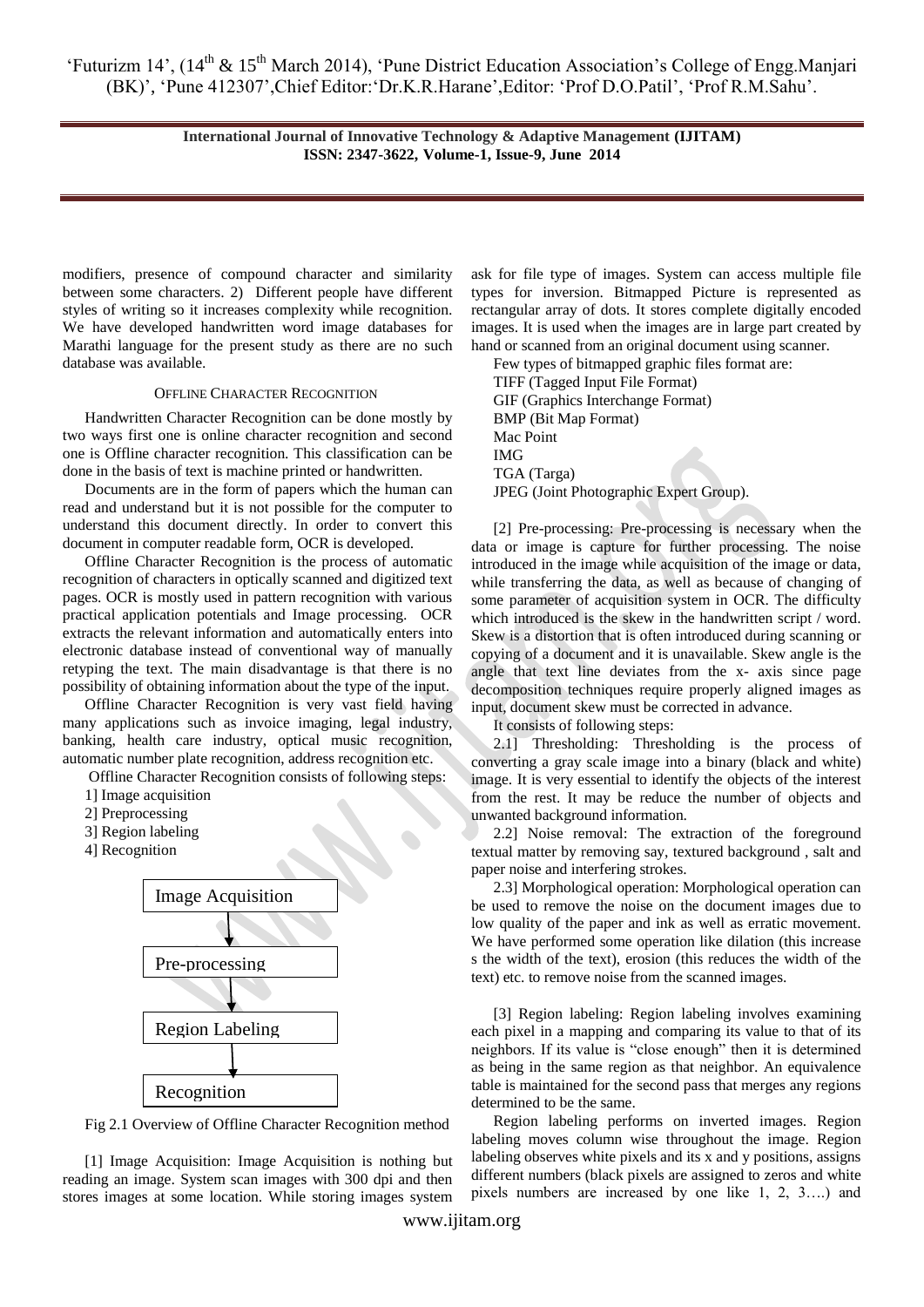> **International Journal of Innovative Technology & Adaptive Management (IJITAM) ISSN: 2347-3622, Volume-1, Issue-9, June 2014**

separate out them. When it counts all black pixels then it moves to next line. By following the same process, it separates the lines. After separating lines it follows the same process for word recognition. For word recognition region labeling moves column wise throughout the line. It counts white pixels and assigns different numbers. Then whenever black pixels are found out that separates word. After separating word, it applies same process to separate character.



Fig 2.2 Example of region labeling

[4] Recognition: After the extraction of individual character occurs by Region labeling, all character are recognized with help of their location and provide for the further process.

# PHASE CORRELATION AND TEMPLATE MATCHING

### *Phase Correlation*

Phase correlation method is used for template matching application.

Phase correlation is given by

$$
R = F (img1) * conj (F (img2))
$$

 $\parallel$  F (img1)  $*$  conj (F (img2))  $\parallel$ 

The inverse Fourier Transform of R is the phase correlation.

## R – Ratio between two images

F – Fourier Transform

Conj – complex conjugate.

Phase correlation provides straight –forward estimation of rigid translational motion between two images, which is based on the well known Fourier shift property. The highest peak is picked out from phase correlation. Fourier transform is an important image processing tool which is used to decompose an image into its sine and cosine components. The output of the transformation represents the image in frequency domain, while the input image is the spatial domain. In the Fourier domain image, each point represents a particular frequency contained in the spatial domain image. The Fourier Transform produces a complex number valued output image which can be displayed with two images, either with the real and imaginary part or with magnitude and phase.





**Imput Image** 

Fig 3.1 Template Image and Input Image



Fig 3.2 Phase correlation between two images

In image processing, often only the magnitude of the Fourier Transform is displayed, as it contains most of the information of the geometric structure of spatial domain image.

The result shows that the image contains component for all frequencies, but their magnitude gets smaller for higher frequencies. Hence, low frequency images contain more information than higher ones.

# *template matching*

Template matching is an important tool in image processing and computer vision. A template is process of finding sub image (template) in original input image. Finding such correspondences is useful for many computer tasks such as object tracking, image editing, medical imaging etc.

Template matching has problem if the image has presence of extreme noise. Therefore noise removal technique is needed.

 Template matching technique used to categorize objects. Template matching technique compare portion of images against one another. Sample image may be used to recognize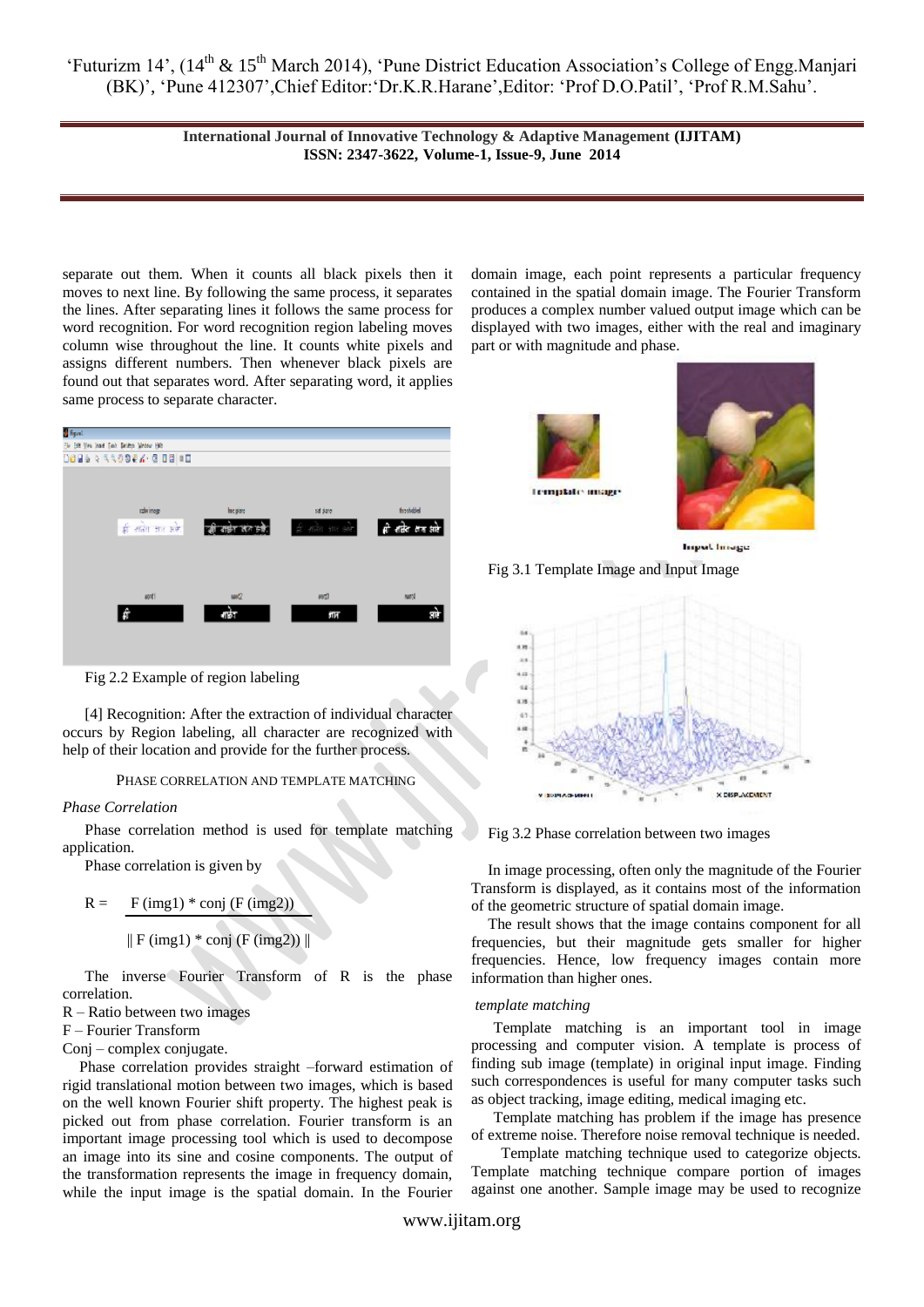> **International Journal of Innovative Technology & Adaptive Management (IJITAM) ISSN: 2347-3622, Volume-1, Issue-9, June 2014**

the similar objects in source image; Template matching is classical approach to the problems of locating and recognizing of an object in an image. Among several matching methods, Normalized cross correlation (NCC) and square root of sum of square differences (SSD) have been used as the measure for similarity. Many other template matching technique such as sum of absolute differences (SAD) and sequential similarity detection algorithm (SSDA) have been adopted by much other application for pattern recognition.

In template matching method, after matching of Input image and template image, there row column values are calculated. For example, if all results(row column values) are taken for a word then sorting has to be done in between them for getting its accurate position (as per in handwritten format). A notepad file is containing all sorted results then according to its values it shows typed Devnagari character (by using *Shivaji* font).





Fig 3.3 Template matching by phase correlation

### DATABASE CREATION

The A4 size paper sheet having the data written by various writers is digitized using scanner at 300 dpi. The images were stored in bmp format. Various software modules were developed in Matlab to perform this task. The overall procedure is explained as follows:

 [1] Gray scale mage is converted to binary for simplicity. In pattern recognition, we are concerned with the shape and size of the object and not color or gray level details. This also reduces data storage requirements as well as computational time.

[2] Noise is removed from images.

[3] The boundaries around the characters are removed using logic that it is the first and biggest continuous object.

[4] The lines, words, characters are separated with the help of region labeling technique

[5] Useful characters are stored in individual format.

| $\mathcal{F}$       |              | Ţ              | $\mathfrak{R}^*$       | $\frac{1}{\sqrt{2}}$   | स्रो           | $\sigma$            | $^{\mathrm{4}}$          | ন্দ                     |                |              |
|---------------------|--------------|----------------|------------------------|------------------------|----------------|---------------------|--------------------------|-------------------------|----------------|--------------|
| ø                   | ×            | (H             | n                      | ä                      | m              | ü                   | th.                      | m                       | œ              | n            |
| $\overline{\zeta}$  | 7            | $\mathfrak{g}$ | 罚                      | t                      | $5 - 5$        | $\overline{\eta}$   | T                        | $\mathcal{T}$           |                | 弃            |
| M                   | á,           | dia            |                        | ì,                     | ù              | y                   |                          | ü                       |                | N            |
| $\overline{\oplus}$ | ū            | 計              | $\tilde{\mathfrak{m}}$ | $\left  \cdot \right $ | $\pi$          | $\overline{\sigma}$ | $\frac{1}{31}$           | $\frac{1}{\sqrt{8}}$    | $-65$          | $\mathbb{Q}$ |
|                     | ih.          | ilişi          | Ŵ.                     | ī,                     | u              | si.                 | $\overline{\phantom{a}}$ | $\overline{\mathbb{1}}$ | $\overline{u}$ | $_{\mu}$     |
| $\frac{9}{4}$       | ₹            | ā              | $\frac{1}{2}$          | N                      | $\overline{c}$ | $\overline{0}$      | $\overline{\delta}$      | $\overline{0}$          | Ţ              | đ            |
|                     | $\mathbf{H}$ | ü              | da                     | 64                     | $\mathbf{u}$   | u                   | k.                       | Íш                      | V.             | $\sim$       |
| $\star$ $  \sigma$  |              |                |                        |                        |                |                     |                          |                         |                |              |
| $\mathcal{P}$       |              |                |                        |                        |                |                     |                          |                         |                |              |

Fig 4.1 a part of Database of Devnagari handwritten character with my own style of writing

## **CONCLUSION**

In India, many languages and scripts are existing; its identification of script can be done prior to the recognition in application like postal address reader where that can be written in Devnagari script. Devnagari is the third most language used language by near about 500 million people.

Huge volumes of historical documents and books (which are handwritten) remain to be digitized for better access, sharing etc. This will be helpful for other research communities in India in the area of social sciences, economics. Here phase correlation method is used because it gives high accuracy.

#### **REFERENCES**

- [1] Ashwin S Ramteke, Milind E Rane, A Survey on Offline Recognition of Handwritten Devnagari Script , International Journal of scientific & Engineering Research Volume 3, Issue 5, May-2012
- [2] Mr. T B Wagh, Mr. Chandrashekhar Badgujar, A Proposed Recognition System for Handwritten Devnagari Script And English Numerals Using ANN, International Journal of Engineering Research & Technology (IJERT) Vol.2 Issue 4, April -2013
- [3] Sneha U. Bohra, Satish J. Alaspurkar, Handwritten Character Recognition for major Indian Scripts: A Survey, International Journal of Computer Science & Engineering Technology (IJCSET) Vol.4 No 04 Apr 2013.
- [4] Amarjot Singh, Ketan Bacchuwar and Akshay Bhasin, A Survey of OCR Application, International Journal of Machine Learning and Computing, Vol.2 , No3 June 2012

www.ijitam.org